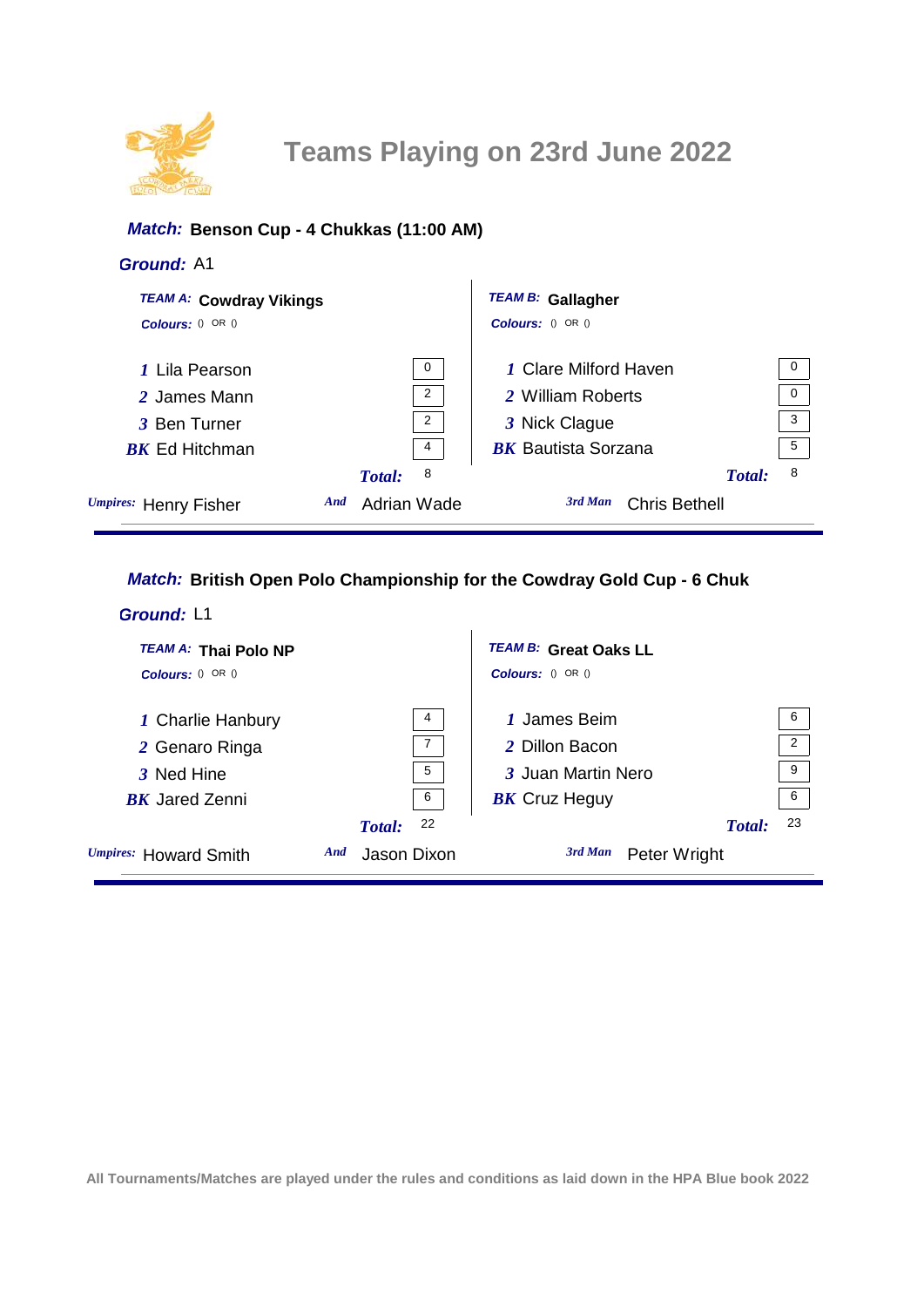

## *Match:* **Texaco Trophy - 4 Chukkas (1:30 PM)**

#### *Ground:* A2

| <b>TEAM A: Yaguara/Cortium</b>  |                    | <b>TEAM B: CPG</b>    |        |              |
|---------------------------------|--------------------|-----------------------|--------|--------------|
| $\text{Colours: } ()$ OR $()$   |                    | Colours: () OR ()     |        |              |
| <b><i>I</i></b> Martina Lowe    | $\mathbf 0$        | 1 Sally Dawson        |        | - 0          |
| 2 Pedro Ferrero                 | $\overline{2}$     | 2 Alfie Hyde          |        | $\mathbf{3}$ |
| 3 Matias Mac Donough Jnr        | 4                  | 3 Terence Lent        |        | -4           |
| <b>BK</b> Jack Richardson       | 6                  | <b>BK</b> Simon Prado |        | 5            |
|                                 | 12<br>Total:       |                       | Total: | 12           |
| Umpires: Charles Seavill<br>And | <b>Nick Pepper</b> | 3rd Man<br>Boyd Allen |        |              |

## *Match:* **British Open Polo Championship for the Cowdray Gold Cup - 6 Chuk**

| Ground: L <sub>2</sub>    |                          |                                             |
|---------------------------|--------------------------|---------------------------------------------|
| <b>TEAM A: Park Place</b> |                          | <b>TEAM B: Talandracas</b>                  |
| Colours: $() OR ()$       |                          | <b>Colours:</b> $() OR ()$                  |
| 1 Josh Hyde               | 1                        | $\overline{7}$<br>1 Alejandro Muzzio        |
| 2 Louis Hine              | 4                        | 9<br>2 Pablo Pieres                         |
| 3 Francisco Elizalde      | 8                        | 6<br>3 Isidro Strada                        |
| <b>BK</b> Facundo Pieres  | 10                       | $\mathbf{0}$<br><b>BK</b> Edouard Carmignac |
|                           | 23<br>Total:             | 22<br>Total:                                |
| Umpires: Peter Wright     | And<br><b>Ben Turner</b> | 3rd Man<br><b>Howard Smith</b>              |

**All Tournaments/Matches are played under the rules and conditions as laid down in the HPA Blue book 2022**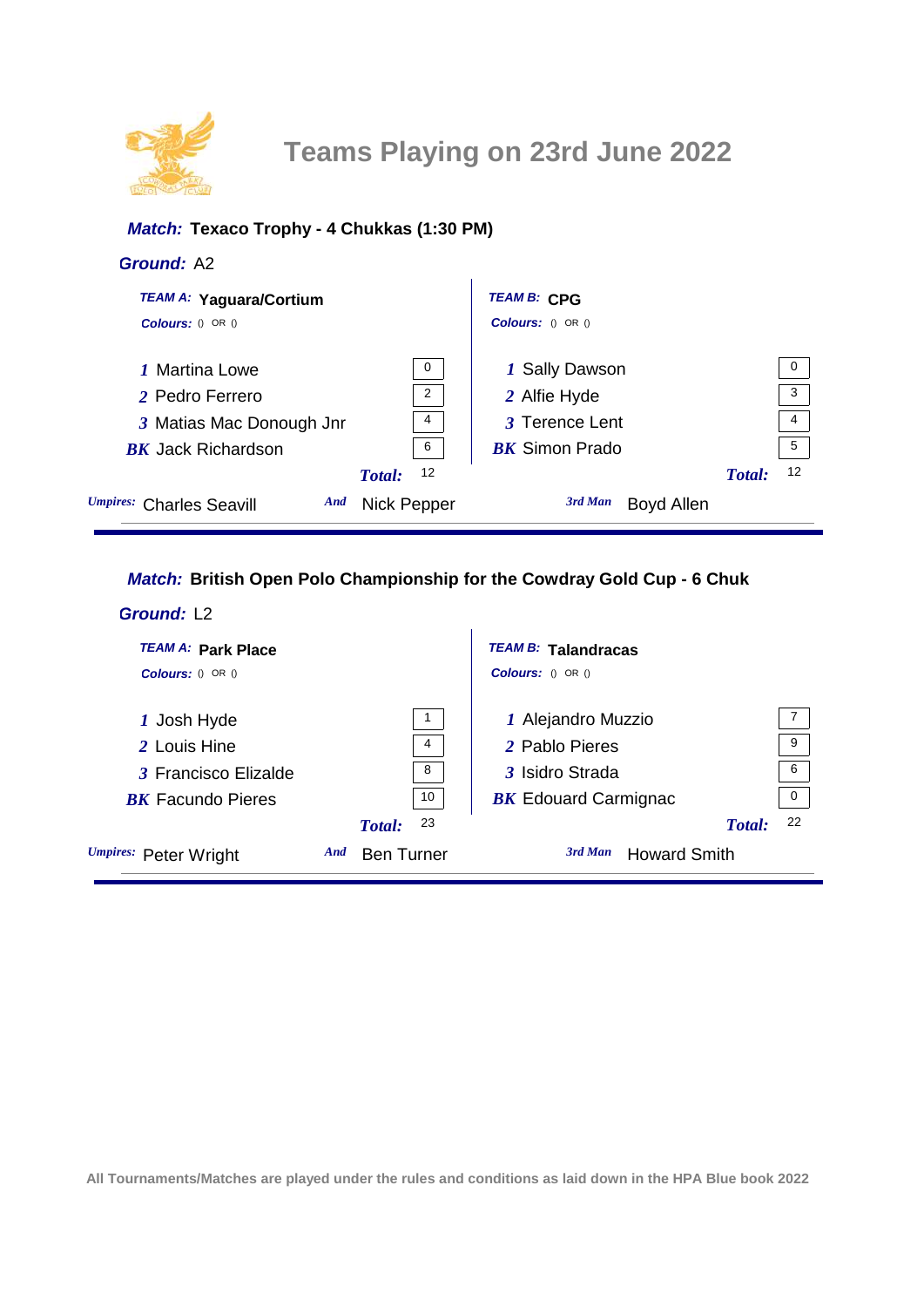

#### *Match:* **Benson Cup - 4 Chukkas (4:30 PM)**

| <b>Ground: A1</b>               |                |                                 |      |
|---------------------------------|----------------|---------------------------------|------|
| <b>TEAM A: Bamboleo</b>         |                | <b>TEAM B: La Hechicera</b>     |      |
| <b>Colours:</b> $() OR ()$      |                | $\text{Colours: } ()$ OR $()$   |      |
| 1 Maya Staubach-Benteler        | $\mathbf 0$    | 7 Pablo Galante Escobar         | $-1$ |
| 2 Ben Crowe                     | $\overline{2}$ | 2 Luis Aznar                    | 0    |
| 3 Josh Cork                     | 3              | 3 Alfie Hyde                    | 3    |
| <b>BK</b> Nick Johnson          | 3              | <b>BK</b> Malcolm Borwick       | 5    |
|                                 | 8<br>Total:    | Total:                          | 7    |
| Umpires: Charles Seavill<br>And | Nick Pepper    | 3rd Man<br><b>Chris Bethell</b> |      |

# *Match:* **Heyshott Cup - 4 Chukkas (5:30 PM)**

| <b>Ground: A2</b>                 |                |                                 |          |
|-----------------------------------|----------------|---------------------------------|----------|
| <b>TEAM A: Bad Boys Polo Team</b> |                | <b>TEAM B: Confido</b>          |          |
| <b>Colours:</b> $0$ OR $0$        |                | <b>Colours:</b> $() OR ()$      |          |
| 1 Mathieu Van Delden              | 0              | 1 Charlotte Boyd                | $-1$     |
| 2 Mathieu Van Delden Jnr          | 0              | 2 Ralph Robson                  | $\Omega$ |
| 3 Ollie Cork                      | 4              | 3 Marcus Cork                   | 3        |
| <b>BK</b> James Mann              | $\overline{2}$ | <b>BK</b> Josh Cork             | 3        |
|                                   | 6<br>Total:    | Total:                          | 5        |
| Umpires: Henry Fisher<br>And      | Adrian Wade    | 3rd Man<br><b>Chris Bethell</b> |          |

**All Tournaments/Matches are played under the rules and conditions as laid down in the HPA Blue book 2022**